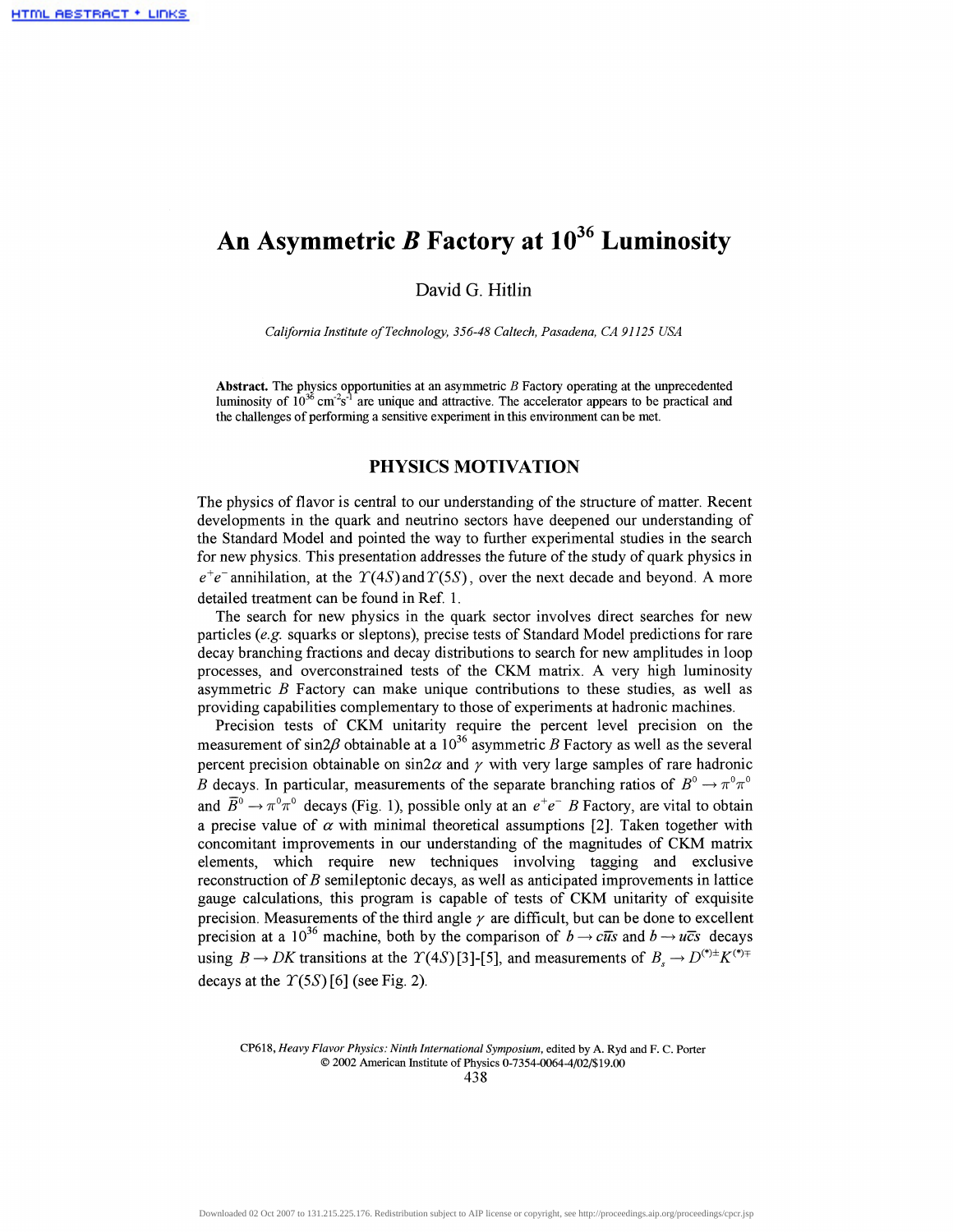Table 1 summarizes the precision obtainable on the angles of the unitarity triangle at an  $e^+e^-$  experiment with 500 fb<sup>-1</sup> and 10 ab<sup>-1</sup>, corresponding to 1 year of running at 10<sup>36</sup> luminosity, with that obtainable with planned and proposed experiments at hadronic colliders. The determination of  $\gamma$  using the  $T(5S)$  requires a separate data set of 1 ab<sup>-1</sup>. In general, multiple complementary measurements of the CKM angles are possible. The  $10^{36}$  collider has the capability to measure all three CP-violating angles of the unitarity triangle with superb precision.



**FIGURE 1.** Uncertainty in the Penguin angle **FIGURE** 2. Statistical resolution on *y*  $\delta$ Penguin =  $\alpha_{\text{eff}} \alpha$  in degrees *vs.* the as a function of  $y_s$ ,  $R_{\pm}$  and  $|\lambda|$  for 10,000 branching ratio for 90 fb<sup>-1</sup>, 500 fb<sup>-1</sup> and 10  $D_s^{(*)+}i$ <br>ab<sup>-1</sup>. (A. Roodman) 1 ab<sup>-1</sup>  $ab^{-1}$ . (A. Roodman)

 $D_s^{(*)\pm} K^{(*)\mp}$  events, corresponding to 1 ab<sup>-1</sup> at the  $\Upsilon(5S)$ . A central value of  $\gamma = 90^\circ$  is assumed. (S. Petrak)

**TABLE 1. Summary of estimated precision of CKM angle measurements for** *EABAR* **and** SuperBABAR, compared to planned experiments at hadronic colliders.

| <b>CKM</b> Angle                                              | <b>BABAR</b><br>$(0.5ab^{-1})$ | <b>SuperBABAR</b><br>$(10 \text{ ab}^{-1})$ | <b>BTeV</b>       | LHCb            | <b>ATLAS/CMS</b> |
|---------------------------------------------------------------|--------------------------------|---------------------------------------------|-------------------|-----------------|------------------|
| $\sin 2\beta (B^{\circ} \rightarrow J/\psi K^{\circ})$        | 0.037                          | 0.008                                       | 0.025             | 0.014           | 0.021/0.025      |
| $\sin 2\beta (B^{\circ} \rightarrow \phi K^{\circ})$          | 0.25                           | 0.056                                       |                   |                 |                  |
| $\sin 2\alpha (B^{\circ} \rightarrow \pi^+ \pi^-)$            | 0.14                           | 0.032                                       | 0.024             | 0.056           | 0.10/0.17        |
| $\alpha_{\text{eff}} - \alpha (B \to \pi^0 \pi^0)$            | $< 18^{\circ}$                 | $< 7^{\circ}$                               |                   |                 |                  |
| $\sin(2\beta + \gamma)(B^{\circ} \rightarrow D^{\dagger}\pi)$ | 0.15                           | 0.03                                        |                   |                 |                  |
| $\gamma(B\to DK)$                                             |                                | $<2.5^\circ$                                | $\leq 10^{\circ}$ | $\leq 19^\circ$ |                  |
| $\gamma(B_{\rm s} \to D_{\rm s} K)$                           |                                | $\leq$ 15°                                  | $<7^{\circ}$      | $\leq$ 13°      |                  |

Measurements to this precision would not be interesting if theoretical uncertainties affecting the determination of the precision of the sides of the unitarity triangle could not be commensurately reduced. Fortunately, improvements in lattice gauge theory

439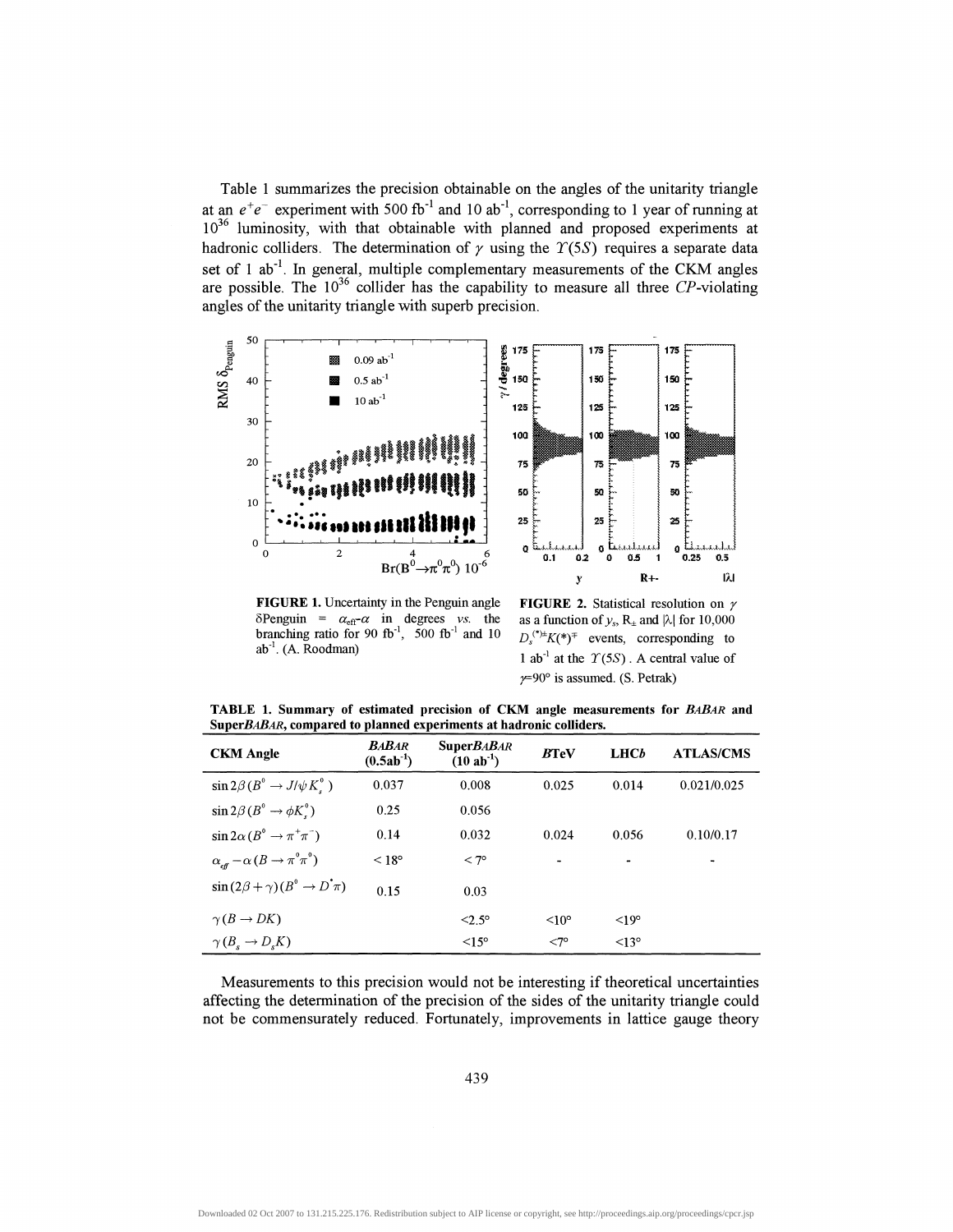techniques, through the replacement of quenched with unquenched calculations, improved actions and larger lattices, promise to improve on a time scale which keeps pace with the next generation of experiments [7]. Table 2 shows the expected improvement in both experimental and theoretical determinations of CKM matrix elements over the coming decade. Improvements in the determination of experimental inclusive and exclusive semileptonic branching ratios depend on larger data sets to reduce statistical errors, but also on new techniques, such as complete event reconstruction, made possible by the large data sets, that have smaller systematic and theoretical uncertainties.

| $V_{ij}$                        | <b>Experimental</b><br>Measurement | $\sigma$<br>2001<br>stat/sys<br>$(\%)$ | $\sigma$<br>2006<br>stat/sys<br>$($ %) | $\sigma$<br>stat/sys<br>2011<br>(%) | <b>Theoretical</b><br><b>Ouantity</b>     | $\sigma$<br>2001<br>quenched<br>(%) | $\sigma$<br>2-5 vears<br>unquenched<br>(°/°) | $\sigma$<br>4-10 vears<br>unquenched<br>(%) |
|---------------------------------|------------------------------------|----------------------------------------|----------------------------------------|-------------------------------------|-------------------------------------------|-------------------------------------|----------------------------------------------|---------------------------------------------|
| $V_{ub}$                        | $B(B \to \rho \ell \nu)$           | 4.3/8                                  | 8.6/2.4                                | 1.4/2.4                             | $f_{\perp}(E_{\perp})$                    | 18                                  | 15                                           | 5                                           |
|                                 | $B(B \to u \ell \nu)$              | 3.4/16                                 | 4.0/2.4                                | 2.8/2.4                             | $f_B$ <sup>†</sup>                        | $10-15$                             | 10                                           | $\overline{2}$                              |
|                                 | $B(B \to \tau \nu)$                |                                        | 24                                     | 5                                   | $\overline{\Lambda}, \lambda, \lambda,^*$ | see note                            | see note                                     | see note                                    |
| $V_{cb}$                        | $B(B \to D^* \ell \nu)$            | 3.1/4                                  | 0.4/2                                  | 0.1/1                               | $\mathcal{F}(1)$ $\ddagger$               | $2 - 4$                             | $2 - 4$                                      | 1                                           |
|                                 | $B(B \to c\ell\nu)$                | 2.5/2                                  | 0.3/1                                  | 0.07/0.5                            | $\overline{\Lambda}, \lambda, \lambda,^*$ | 25                                  | 15                                           | 5                                           |
| $V_{\scriptscriptstyle \rm us}$ | $B(K \to \pi \ell \nu)$            | 0.8                                    | 0.8                                    | 0.8                                 | $f_{+}(q^2)$                              | 15                                  | 15                                           | $2 - 5$                                     |
| $V_{cd}$                        | $B(D \to \pi \ell \nu)$            | 7.1                                    | 1                                      |                                     | $f_{\mu}(E_{\mu})$                        | 15                                  | 15                                           | $2 - 5$                                     |
|                                 | $B(D \to \ell \nu)$                |                                        | $\mathbf{2}$                           |                                     | $f_D^{\dagger}$                           | $10 - 15$                           | 10                                           | $\overline{2}$                              |
| $V_{\alpha}$                    | $B(D \to K\ell\nu)$                |                                        | 0.4                                    |                                     | $f_{\perp}(E_{\kappa})$                   | 15                                  | 15                                           | $2 - 5$                                     |
|                                 | $B(D_s \rightarrow \ell \nu)$      |                                        | 1                                      |                                     | $f_{Ds}^{\ \ \ \prime}$                   | $10 - 15$                           | 10                                           | $\overline{2}$                              |
| $V_{td}$                        | $\Delta m_{d}$                     | 1/1                                    | 0.2/0.5                                | 0.05/0.2                            | $f_{B_a} \sqrt{B_{B_a}}^{\frac{1}{2}}$    | $~1$ -20                            | 15                                           | 5                                           |
| $V_{ts}$                        | $\Delta m_s$                       |                                        |                                        |                                     | $f_{B_s}\sqrt{B_{B_s}}$ #                 | $\sim$ 20                           | 15                                           | 5                                           |

**TABLE 2. Projections for improvement in the experimental and theoretical contributions to the precision of CKM matrix elements.**

† 50% of the error on  $f_B/f_{D_s}$ 

- \* from experiment:  $\lambda_2$  from  $m_s$   $m_s$ ;  $\overline{A}$  and  $\lambda_1$  from moments of  $B \to c l \nu$  and  $B \to s \gamma$  spectra
- $\ddagger$  lattice measures  $\mathcal{F}(1)$  -1

# 
$$
\xi = \frac{f_{p_i} / \sqrt{B_s}}{f_{p_i} / \sqrt{B_a}}
$$
 error divided by 1.5-2

The last major area of experimental interest is rare decays, which provide sensitivity to new physics through loop diagrams. Table 3, also developed at Snowmass, compares the sensitivity of  $e^+e^-$  experiments with 500 fb<sup>-1</sup>, the target total sample for *BABAR*, and with 10 ab<sup>-1</sup>, corresponding to 1 year of running at  $10^{36}$ luminosity, with that obtainable with planned and proposed experiments at hadronic colliders. The  $10^{36}$  collider compares quite favorably with hadronic experiments, in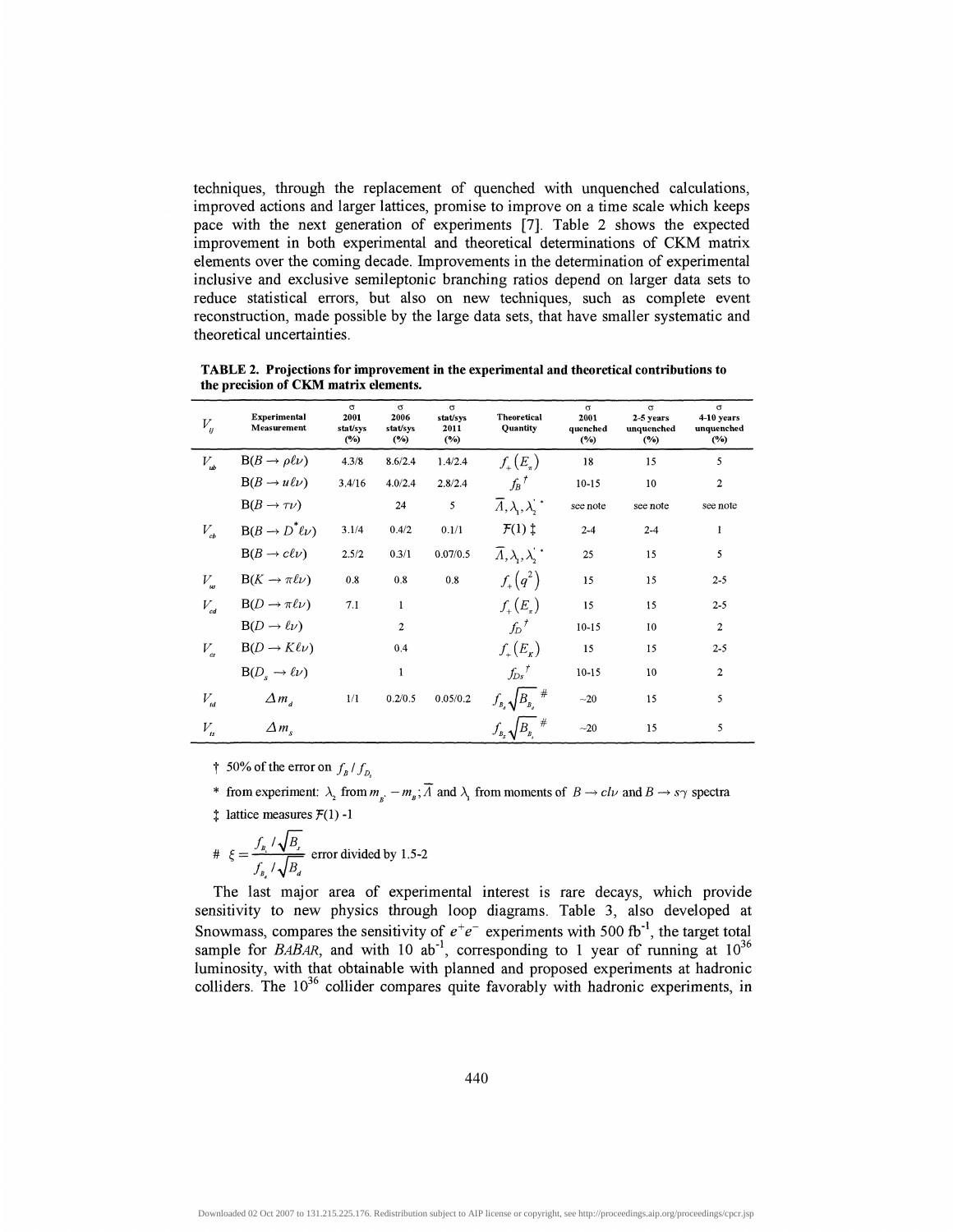|                                  |                                                                   | <b>Hadron Collider Experiments</b> |                                |                           | $e^+e^-$ B Factories              |                                 |  |
|----------------------------------|-------------------------------------------------------------------|------------------------------------|--------------------------------|---------------------------|-----------------------------------|---------------------------------|--|
| Decay Mode                       | <b>Branching</b><br>Fraction                                      | CDF/D0<br>$(2 fb-1)$               | <b>BTeV/LHCb</b><br>$(10^7 s)$ | <b>ATLAS/CMS</b><br>(1 y) | <b>BABAR</b> Belle<br>$(0.5ab-1)$ | <b>SuperBABAR</b><br>$(10ab-1)$ |  |
| $B \to X_\cdot \gamma$           | $(3.3 \pm 0.3) \times 10^{-4}$                                    |                                    |                                |                           | 11K                               | 220K                            |  |
|                                  |                                                                   |                                    |                                |                           | 1.7K<br>$(B$ tagged)              | 34K<br>$(B$ tagged)             |  |
| $B \to K^{\dagger} \gamma$       | $5 \times 10^{-5}$                                                | 170                                | 25K                            |                           | 6K                                | 120K                            |  |
| $B \to \rho(\omega) \gamma$      | $2 \times 10^{-6}$                                                |                                    |                                |                           | 300                               | 6K                              |  |
|                                  | $B \to X_s \mu^+ \mu^-$ (6.0 ± 1.5) × 10 <sup>-6</sup>            |                                    | 3.6K                           |                           | 300                               | 6K                              |  |
| $B \to X_e e^+ e^-$              |                                                                   |                                    |                                |                           | 350                               | 7K                              |  |
| $B \to K^* \mu^+ \mu^-$          | $(2 \pm 1) \times 10^{-6}$                                        | 60-150                             | 2.2K/4.5K                      | 665/4.2K                  | 120                               | 2.4K                            |  |
| $B \rightarrow K^* e^+ e^-$      |                                                                   |                                    |                                |                           | 150                               | 3K                              |  |
|                                  | $B \to X_{\mu} \nu \overline{\nu}$ (4.1 ± 0.9) × 10 <sup>-5</sup> |                                    |                                |                           | 8                                 | 160                             |  |
| $B \to K^* \nu \overline{\nu}$   | $5 \times 10^{-6}$                                                |                                    |                                |                           | 1.5                               | 30                              |  |
| $B^0_d \rightarrow \tau^+\tau^-$ | $10^{-7}$                                                         |                                    |                                |                           |                                   |                                 |  |
| $B_s^0 \to \mu^+ \mu^-$          | $10^{-9}$                                                         | $5/1.5 - 6$                        | 5/11                           | 9/7                       |                                   |                                 |  |
| $B_a^0 \rightarrow \mu^+\mu^-$   | $8 \times 10^{-11}$                                               | 0/0                                | 1/2                            | 0.7/20                    |                                   |                                 |  |
| $B \rightarrow \tau \nu$         | $5 \times 10^{-5}$                                                |                                    |                                |                           | 17                                | 350                             |  |
| $B \to \mu \nu$                  | $1.6 \times 10^{-7}$                                              |                                    |                                |                           | 8                                 | 150                             |  |
| $B^0 \rightarrow \gamma \gamma$  | $10^{-8}$                                                         |                                    |                                |                           | 0.4                               | 8                               |  |

**TABLE 3. Comparison of the number of reconstructed rare** *B* **decays in hadronic and** *e + e~* **experiments.**



**FIGURE 3.** 90% confidence level limits on coupling vs. R-parity-violating *slepton* mass. (S. Yang).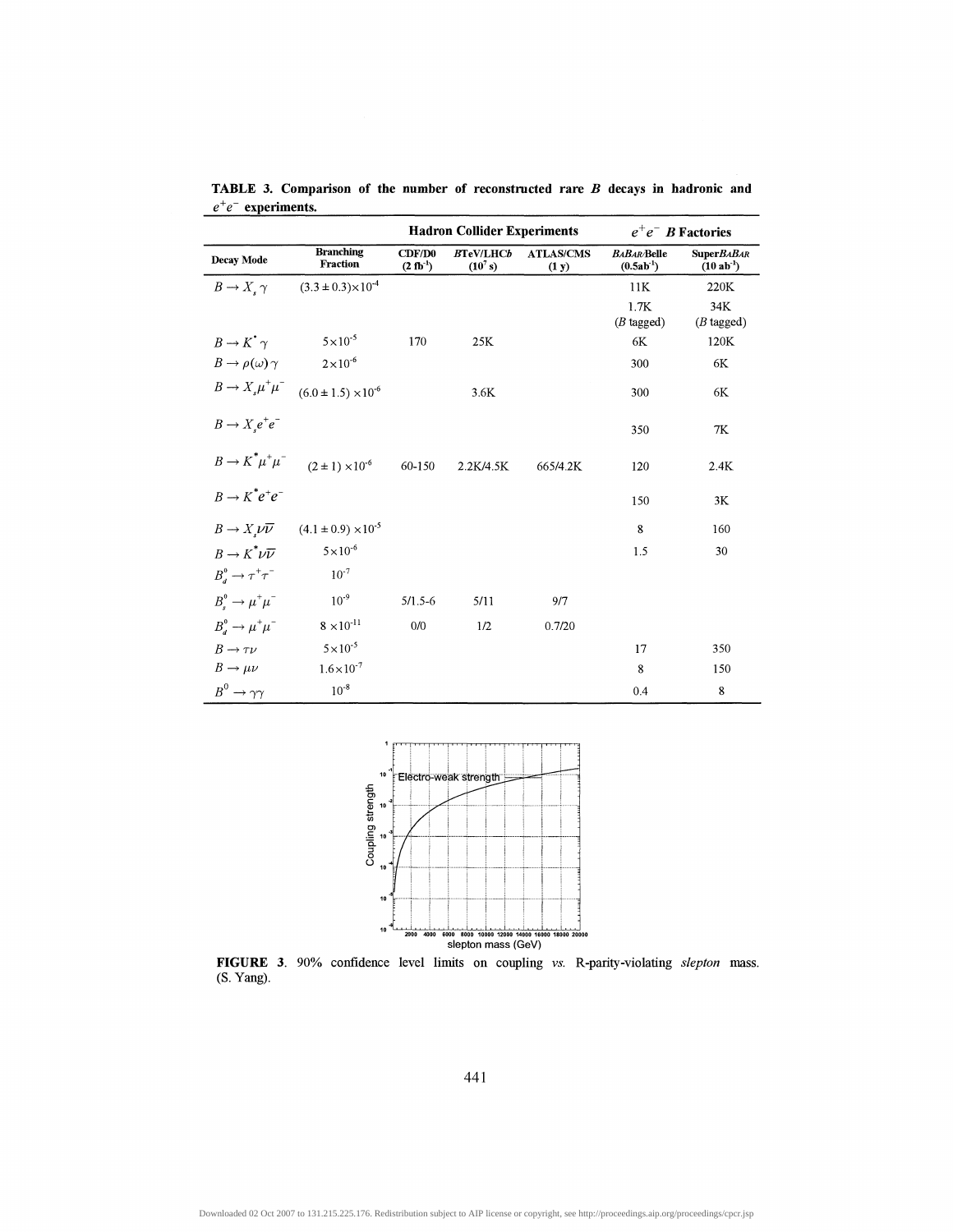rare inclusive and exclusive modes, and particularly in radiative modes. Note also that only an  $e^+e^-$  experiment can produce a sample of tagged  $B \rightarrow X$ ,  $\gamma$  decays. Fig. 3 shows that the *slepton* mass sensitivity exceeds 10 TeV at standard electro-weak coupling for a  $B^0$   $\rightarrow e^+e^-$  branching fraction limit of 10<sup>-9</sup>, corresponding to 10 ab<sup>-1</sup>.

## **SUPERPEP-II**

The next generation *B* Factory requires a significant increase in luminosity, approaching  $10^{36}$ cm<sup>-2</sup>s<sup>-1</sup>, well beyond the already record-setting performance of PEP-II and KEKB. It appears that such a luminosity is feasible; initial parameters of SuperPEP-II, a very high luminosity  $e^+e^-$  B Factory are being developed, incorporating several new ideas from the successful operation of the present generation accelerators [8][9]. In this regime, the luminosity lifetime is primarily determined by the collisions themselves requiring continuous injection. This has a positive consequence: the ratio of average to peak luminosity in SuperPEP-II can be increased by 30% due to continuous injection, thereby directly improving the ability to integrate luminosity. With continuous injection, the operation of this accelerator will be qualitatively different from present *e<sup>+</sup> e~* colliders.

The next generation  $e^+e^-$  Factory will operate mainly at the  $\Upsilon(4S)$  with a centerof-mass energy of 10.58 GeV with an energy asymmetry similar to those currently used, but a period of operation at the  $T(5S)$  may also be desirable. For the present study the PEP-II tunnel geometry was used as were the PEP-II beam energies of 9.0 and 3.1 GeV: a reduced energy asymmetry would reduce RF costs. To increase the luminosity about two orders of magnitude the beam currents must be raised an order of magnitude and the beam cross sectional area reduced an order of magnitude while keeping the beam-beam tune shifts under control. The parameters shown in Table 4 are self-consistent but further optimization is certainly possible.

The observed beam-beam tune shifts in PEP-II now approach 0.07 [10]. The expected tune shifts in this new accelerator should be larger for two reasons: the use of round beams at the collision point will increase the tune shifts by about a factor of two (there may be increased backgrounds from round beam operation, but significantly more backgrounds are expected from other sources as well), and it has been observed in PEP-II that by adjusting the tunes the luminosity can be increased significantly 10% at the expense of the beam lifetime [11]. (This beam lifetime will be called the beambeam lifetime.) Higher luminosity for the same current means higher tune shifts. The new accelerator can take advantage of continuous injection to push the tune shifts to significantly higher values and consequently the beam-beam lifetimes to significantly lower values. The beam-beam lifetime in present colliders is about 100 minutes. The design assumption is that the tune shifts can be increased from 0.07 to 0.14 by reducing the beam-beam lifetime from 100 minutes to 10 minutes and by adopting round beams at the collision point.

The interaction region will likely have a geometry similar to that of PEP-II [12]. The cone angle separating the accelerator and detector components can be about 300 mrad, as at present. The LER quadrupoles for this accelerator can be moved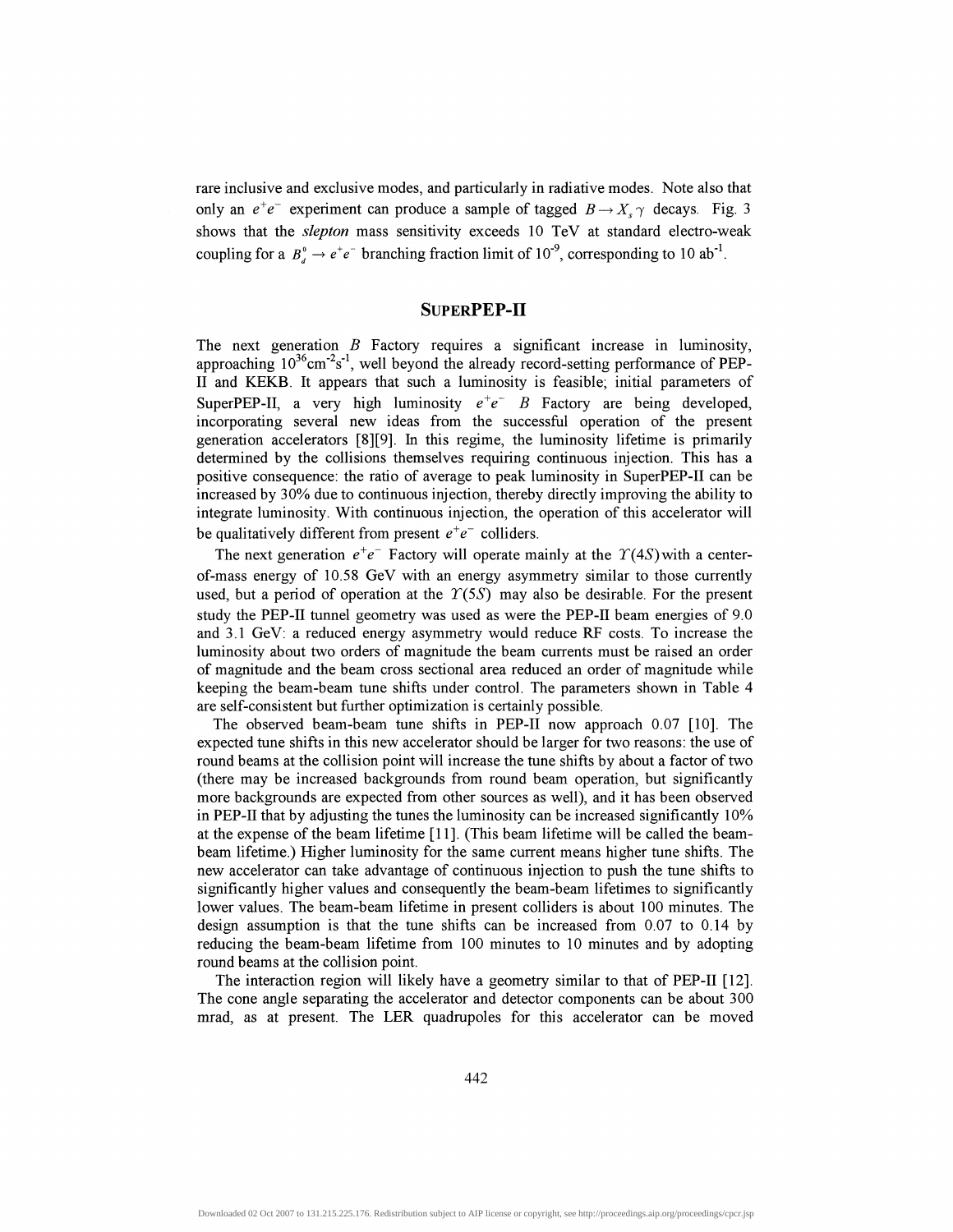significantly closer to the IP than in PEP-II using superconducting Ql and Q2 magnets with stronger gradients, such as those used in the HERA upgrade [13]. The HER quadrupoles can also be moved closer because the LER quadrupoles have been moved. A crossing angle of about  $\pm 1.5$  mrad is used to help separate the beams at the first parasitic beam-beam crossing. The beams are horizontally separated by about 12  $\sigma<sub>x</sub>$  at the first parasitic crossing.

| Parameter                        | High Energy Ring (HER) Low Energy Ring (LER) |                      |
|----------------------------------|----------------------------------------------|----------------------|
| Beam Energy (GeV)                | 9.0                                          | 3.1                  |
| <b>Beam Particle</b>             | $e^+$                                        | e <sup>z</sup>       |
| Center of mass energy (GeV)      | 10.58                                        |                      |
| Circumference                    | 2200                                         |                      |
| RF frequency (MHz)               | 476                                          |                      |
| RF voltage (MV)                  | 50                                           | 30                   |
| Synchrotron radiation power (MW) | 23                                           | 12                   |
| Number of bunches                | 3492                                         |                      |
| Total beam current (A)           | 6.6                                          | 19.2                 |
| Number of beam particles         | $3.0 \times 10^{14}$                         | $8.8 \times 10^{14}$ |
| $\beta^*_{\nu/x}$ (cm)           | 0.32/0.32                                    |                      |
| Emittance $(y/x)$ (nm)           | 22/22                                        |                      |
| Momentum compaction              | 0.001                                        | 0.0013               |
| Bunch length (mm)                | 3.5                                          | 3.5                  |
| Approx. AC power (MW)            | 50                                           | 27                   |
| Beam lifetime (min)              | 5                                            | 5                    |
| Injected particles per pulse     | $7.3 \times 10^{10}$                         | $5.3 \times 10^{10}$ |
| Continuous injection rate (Hz)   | 20                                           | 80                   |
| Ring particles lost per second   | $1.1 \times 10^{12}$                         | $3.2 \times 10^{12}$ |
| Beam-beam tune shift             | 0.14                                         | 0.14                 |
| Transverse beam size $(\mu m)$   | 8.4                                          | 8.4                  |
| Luminosity $(cm-2s-1)$           | $10^{36}$                                    |                      |

| <b>TABLE 4. Parameters for a <math>10^{36}</math> asymmetric B Factory in the PEP-II tunnel</b> |  |  |  |
|-------------------------------------------------------------------------------------------------|--|--|--|
|                                                                                                 |  |  |  |

The HER vacuum system must dissipate over 16 kW/m of synchrotron radiation power. The chambers will likely be made with an antechamber with a continuous built-in photon stop. The design of bellows (expansion) modules would be very difficult for these high currents and short bunch lengths. Instead, the plan is to use a concept investigated for the PEP-II rings but not implemented. The vacuum system would be a continuous extrusion welded together with no bellows but with rigid supports to constrain thermal stresses [14]. A similar technique is used to build very long welded railroad tracks. The beam impedance will improve without bellows. The stainless steel chambers in the straight sections will have to be changed to a lower resistance material to reduce the resistive wall effect for the LER.

The beam lifetime from the beam-beam interaction will be reduced to about five minutes to maximize the beam-beam tune shifts.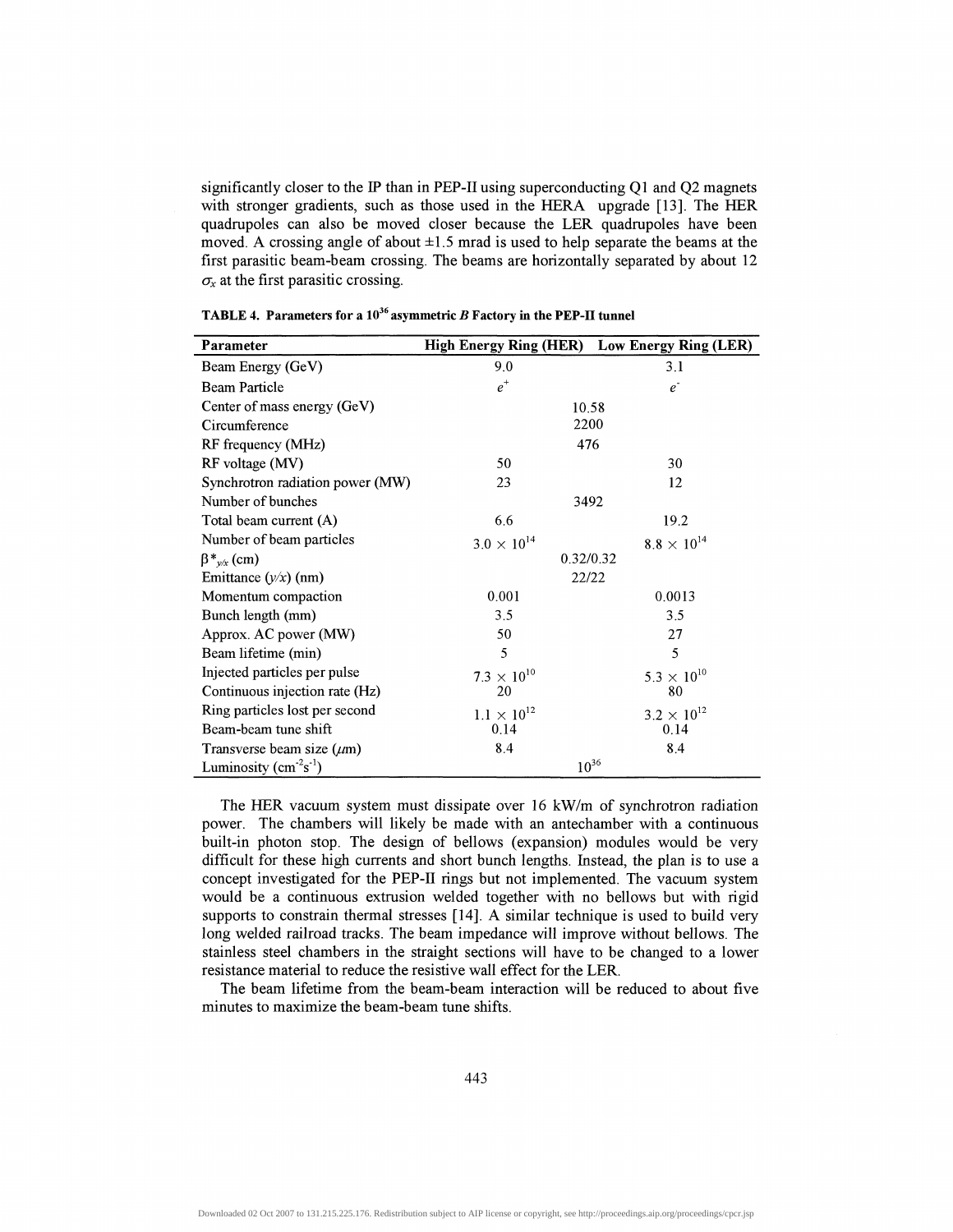Injection must be a continuous process because the beam lifetimes are short. Taking the SLAC site, the beams would come from the damping ring and linac complex. The SLAC system was built to provide about  $1 \times 10^{11}$  electrons per pulse at 120 Hz and about half that rate for positrons. The damping ring cavity RF frequency will be changed from 714 MHz to 476 MHz. In the damping rings, the particle bunches will be distributed uniformly over about half the circumference (35 m) in about 30 bunches. The other half of the ring circumference is used by the injection and extraction kicker rise times. The linac can operate at 120 Hz. The electron injection rate would likely be 80 Hz, the positron injection rate 20 Hz and the remaining 20 Hz used for positron production. Injection losses can cause detector problems. However, the damped injected beam will have transverse emittances smaller than the stored beam emittances. The linac bunch length and energy spread are well matched to the stored bunches, promising a relatively clean injection process. As some injection collimation will likely be needed, however, the injection efficiencies were assumed to be 75%.

#### *SVPERBABAR*

Doing a precision experiment at a  $10^{36}$  asymmetric B Factory requires a new detector to cope with backgrounds and radiation levels[15]. Initial studies at Snowmass indicate that this is a tractable problem. A detector based on an all silicon tracking detector, and using short radiation length calorimeter crystals, would be more compact than *BABAR.* The higher physics and background rates are dealt with by employing detector systems with high segmentation and short integration times, such as pixel devices and fast scintillating crystals.

The overall scale of the detector studied at Snowmass, called SuperBABAR, and shown in Fig. 4, is determined by the crystal calorimeter. We require scintillating crystals with greater radiation hardness and faster decay times than the CsI(Tl) deployed in current generation devices. Crystals such as LSO and GSO have these desirable characteristics, as well as shorter radiation length and smaller Moliere radius. Thus a calorimeter having energy and angular resolution comparable to existing devices can be quite a bit smaller in volume.

This, of course, poses a challenge to the resulting smaller radius tracking system. The tracking detector would combine two pixel layers with seven layers of arched double-sided silicon strips, providing track and vertex reconstruction in a single system. A 3 Tesla superconducting solenoid provides momentum resolution comparable to that of larger current combined silicon/drift chamber systems in a weaker field, *albeit* with different contributions from measurement error and multiple coulomb scattering.

A DIRC Cherenkov device, based on that used in *BABAR,* but with a new compact readout that is much less sensitive to backgrounds, provides  $\pi/K/p$  identification over the full kinematic range.

A straightforward extension of the open trigger approach traditionally employed in  $e^+e^-$  experiments appears to be quite practical. Techniques for detector readout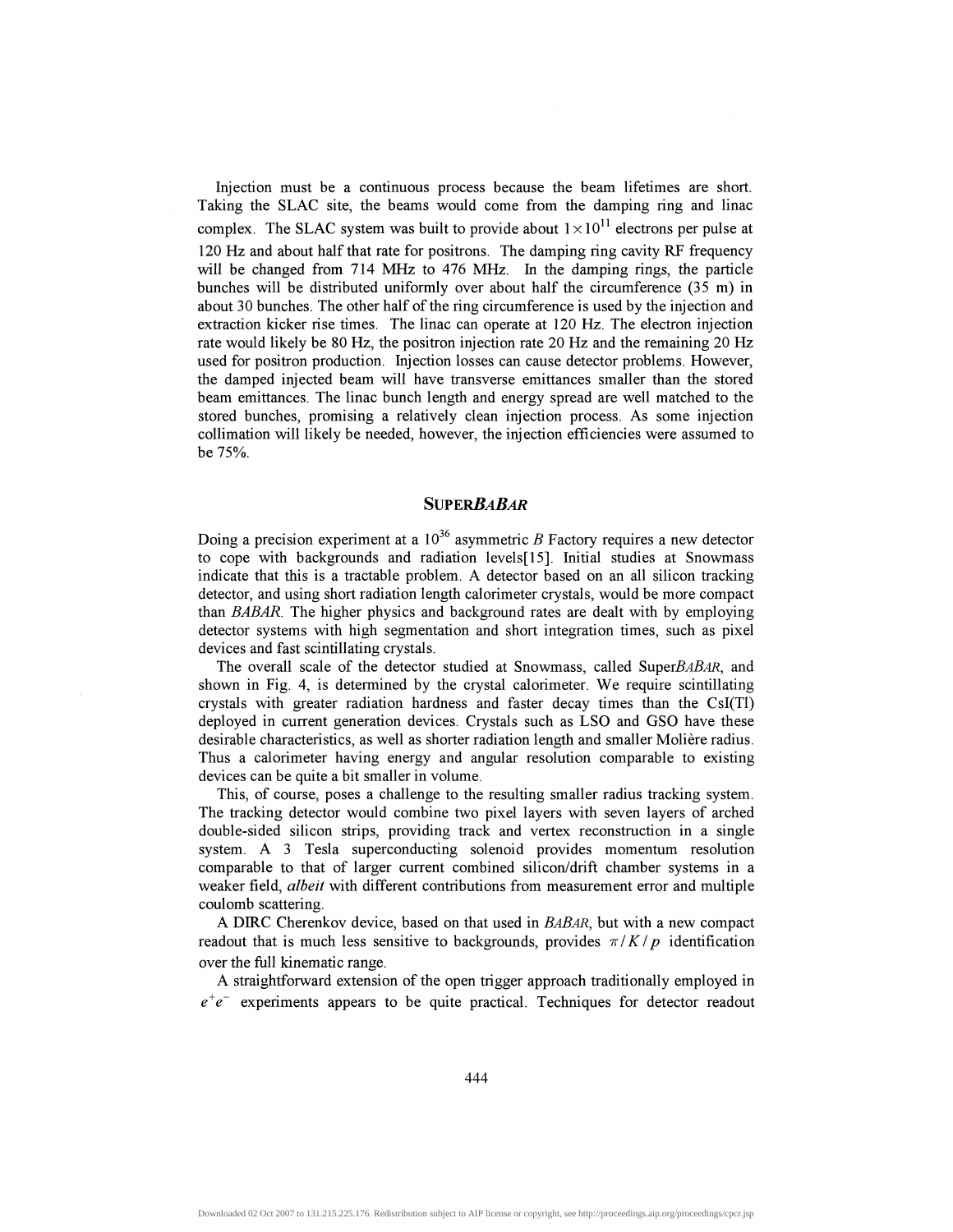pioneered for the new generation of experiments at the Tevatron and LHC appear to be generally applicable to a 10<sup>36</sup>  $e^+e^-$  storage ring, allowing unbiased triggering on essentially all events of interest.



**FIGURE 4.** Elevation view of a concept for SuperBABAR, a detector designed for a  $10^{36}$  collider

# **CONCLUSION**

In summary, the physics case for a  $10^{36}$  asymmetric B Factory is quite strong. The program has many unique aspects and is complementary to the programs at hadronic machines. The details of machine and detector design are far from mature, but both machine and detector appear to present reasonable challenges. Undoubtedly, developments in both theory and experiment over the next several years will sharpen our vision and allow a clearer determination of the importance of pushing flavor physics investigations to this new level in rare decays and precision measurements.

# **REFERENCES**

- 1. "Physics at a 10<sup>36</sup> Asymmetric *B* Factory", SLAC-PUB-8970, Aug. 2001. To be published in *Proceedings of the 2001 DPF Snowmass Summer Study on the Future of Particle Physics.*
- 2. Gronau, M. and London, D., *Phys. Rev. Lett.* **65,** 3381 (1990).
- 3. Gronau, M. and Wyler, D., *Phys. Lett.* **B265,**172, (1991).
- 4. Atwood, D., Dunietz, I., and Soni, A., *Phys. Rev. Lett.* 78, 3257 (1997).
- 5. Soffer, A., *Phys. Rev.,* **D60,** 54032 (1999).
- 6. Petrak, S., *Proceedings of the 4th International Conference on B Physics and CP Violation,* Ise, Japan, edited by Oshima, T. and Sanda, A.I., Singapore: World Scientific, 2001, pp 124-129.
- 7. The projections of the improvement of lattice gauge calculations with time in Table 2 are those of Kronfeld, A. and Mackenzie, P. in Ref. 1.
- 8. Seeman, J., "Initial Parameters for a  $10^{36}$  cm<sup>2</sup>s<sup>-1</sup> Luminosity  $e^+e^-$  B Factory", SLAC-PUB-8787, March 2001.
- 9. Seeman, J., "Higher Luminosity *B* Factories", *Proceedings ofPAC 2001.*